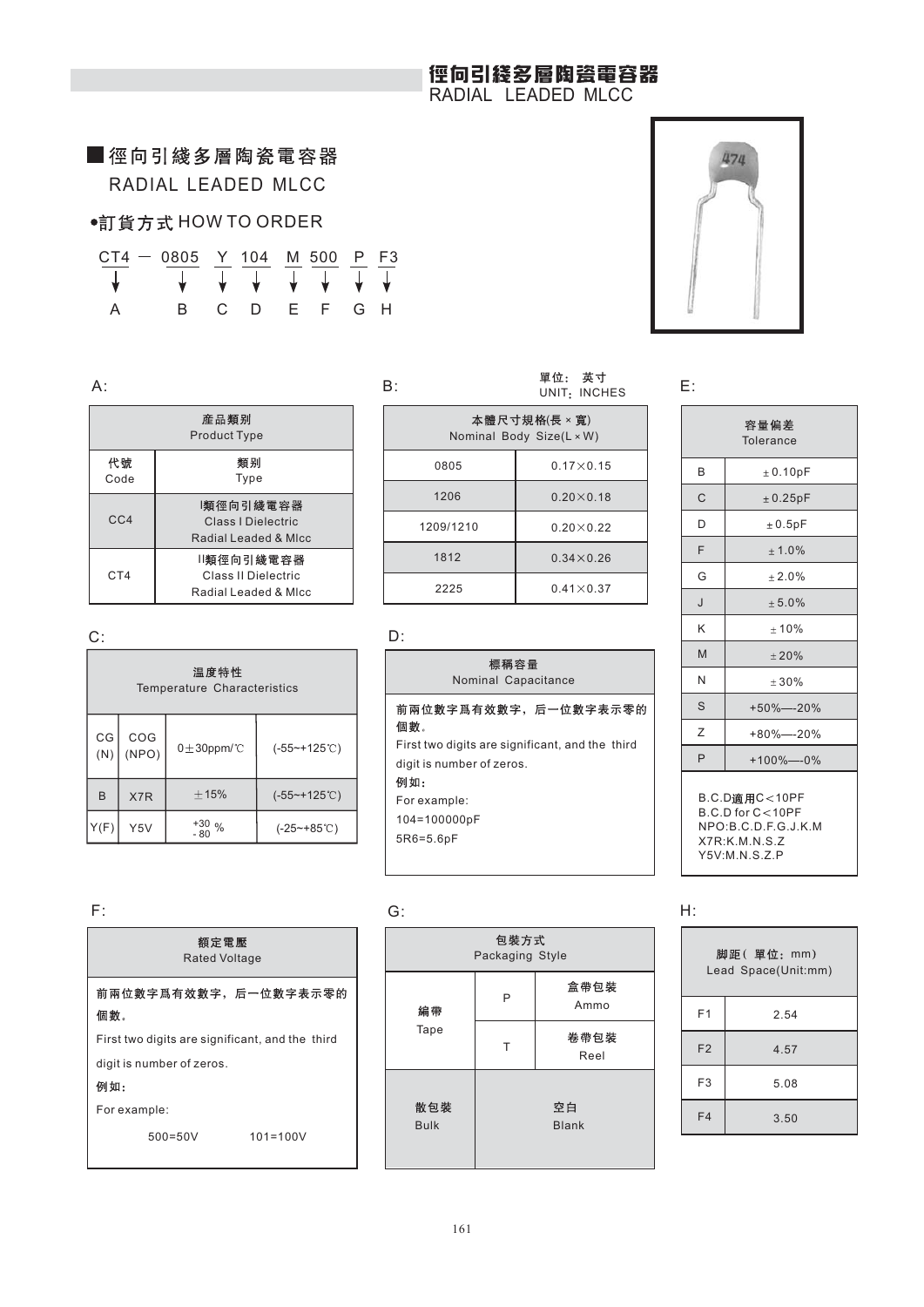#### **IF** 風華高科

### • 尺寸、工作電壓、容量工作關系表 SIZE CODE, CAPACITANCE AND VOLTAGE

| 尺寸<br>规格              | 尺寸(单位:mm)<br>Dimensions(Unit. mm)<br>外形 |                             |            |          |            |                    | 工作                    | 标称容量范围<br>Available Capacitance Range |              |             |              |             |             |              |             |             |
|-----------------------|-----------------------------------------|-----------------------------|------------|----------|------------|--------------------|-----------------------|---------------------------------------|--------------|-------------|--------------|-------------|-------------|--------------|-------------|-------------|
| Shape<br>Size<br>Code |                                         | $\overline{F}$<br>$\pm 0.5$ | H<br>±1    | L<br>max | W<br>max   | $\mathbf T$<br>max | $\Phi$ d<br>$\pm 0.1$ | 电压<br>Voltage                         | COG<br>(NP0) | X7R         | Y5V          |             |             |              |             |             |
|                       | a                                       | 2.54/3.5                    | 5          |          |            |                    |                       | 25                                    | 0R5~272      | $101 - 105$ | $102 - 125$  |             |             |              |             |             |
| 0805                  | $\mathbf b$<br>C <sub>1</sub>           | 2.54<br>5.08                | 10<br>5/10 | 4.2      | 3.8        | 3.8                | 0.45<br>0.50          | 50                                    | 0R5~222      | $101 - 105$ | $102 - 105$  |             |             |              |             |             |
|                       | C <sub>2</sub><br>C <sub>3</sub>        | 5.08<br>5.08                | 5<br>5/10  |          |            |                    |                       | 100                                   | $0R5 - 102$  | $101 - 104$ |              |             |             |              |             |             |
|                       | a                                       | 2.54                        |            |          | 4.5<br>3.8 |                    |                       |                                       | 25           | $0R5 - 562$ | $101 - 225$  | $102 - 125$ |             |              |             |             |
| 1206                  | $\mathbf b$                             | 3.50                        | 10         | 5.5      |            |                    |                       |                                       |              |             |              |             |             | 0.45<br>0.50 | 50          | $0R5 - 472$ |
|                       | C1<br>5.08                              |                             |            |          |            | 100                | 0R5~332               | $101 - 154$                           | $---$        |             |              |             |             |              |             |             |
|                       |                                         |                             |            |          |            | 3.8                |                       |                                       | 25           | $100 - 103$ | $471 - 105$  | $472 - 155$ |             |              |             |             |
| 1210/<br>1209         | $\mathbf b$<br>C1                       | 3.50<br>5.08                | 10         | 5.5      | 5.5        |                    |                       |                                       |              |             | 0.45<br>0.50 | 50          | $100 - 103$ | $471 - 105$  | $472 - 205$ |             |
|                       |                                         |                             |            |          |            |                    |                       | 100                                   | $5R0 - 103$  | $101 - 105$ | $---$        |             |             |              |             |             |
|                       |                                         |                             |            |          |            | 3.8                |                       | 25                                    | $100 - 153$  | $471 - 335$ | $103 - 335$  |             |             |              |             |             |
| 1812                  | $\mathbf b$                             | 4.57                        | 10         | 8.5      | 6.5        |                    | 0.45<br>0.50          | 50                                    | $100 - 103$  | $471 - 225$ | $103 - 225$  |             |             |              |             |             |
|                       |                                         |                             |            |          |            |                    |                       | 100                                   | 5R0~103      | $101 - 105$ | $---$        |             |             |              |             |             |
|                       |                                         |                             |            |          |            |                    |                       | 25                                    | $100 - 473$  | $102 - 475$ | $103 - 475$  |             |             |              |             |             |
| 2225                  | $\mathbf b$                             | 5.50                        | 10         | 10.5     | 9.5        | 4.2                | 0.45<br>0.50          | 50                                    | $100 - 273$  | $102 - 335$ | $103 - 335$  |             |             |              |             |             |
|                       |                                         |                             |            |          |            |                    |                       | 100                                   | 5R0~273      | $101 - 105$ | $---$        |             |             |              |             |             |

\* 其它規格可直接和我們聯系.

Others are available, contact FH.